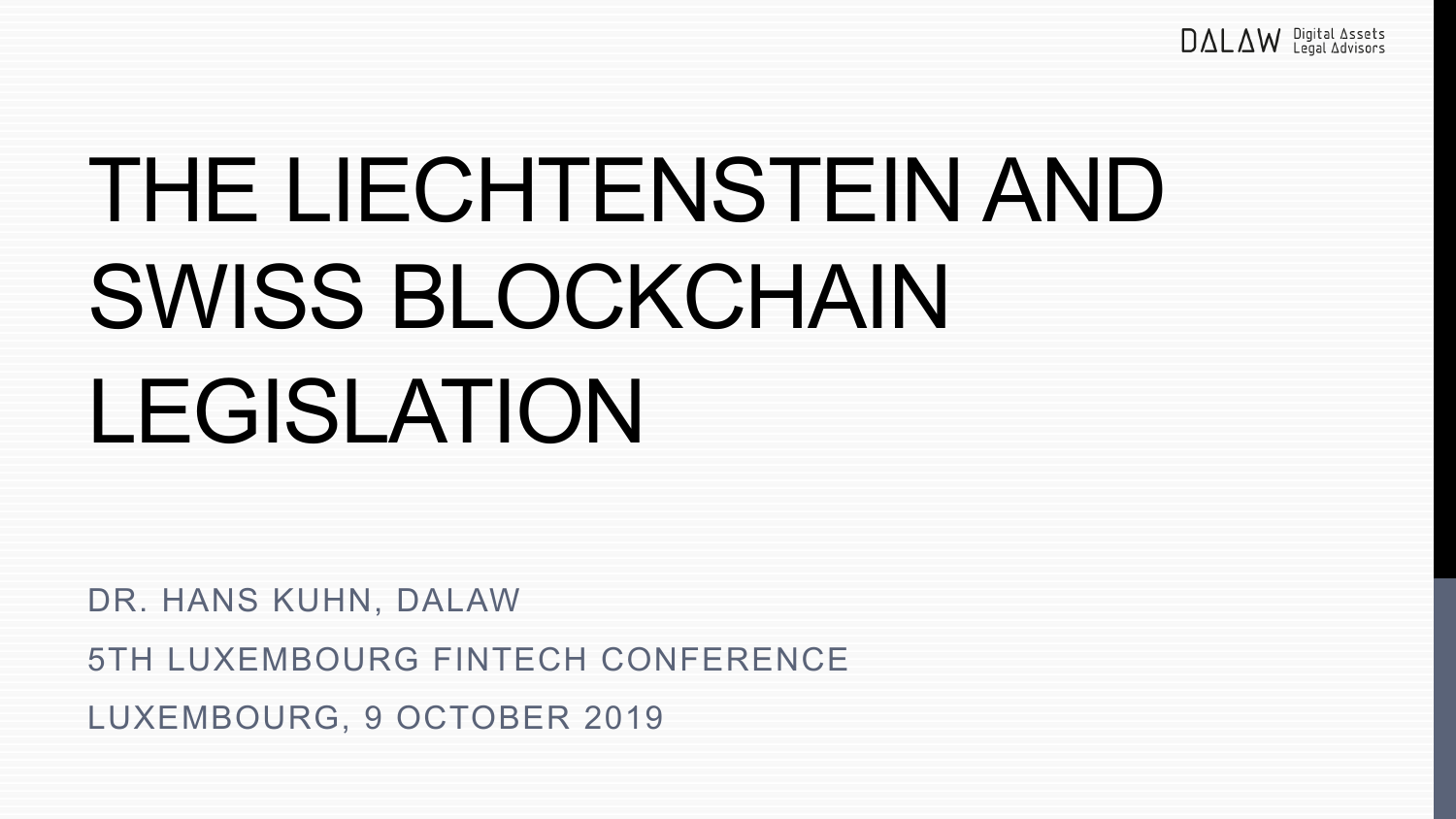#### **Liechtenstein Blockchain Act (Act on Tokens and Trusted Technologies, TVTG)**

- **Adopted by Liechtenstein Landtag on 3 October 2019**
- **Entry into force on 1 January 2020**
- **Comprehensive legal framework for token economy**
- **Content**
	- PART I: Scope and Definitions (art. 1-2)
	- PART II: Private law of tokens (art. 3 10)
	- PART III: Regulation of DLT service providers (Art. 11-49)

9 October 2019

5th Luxembourg Fintech Conference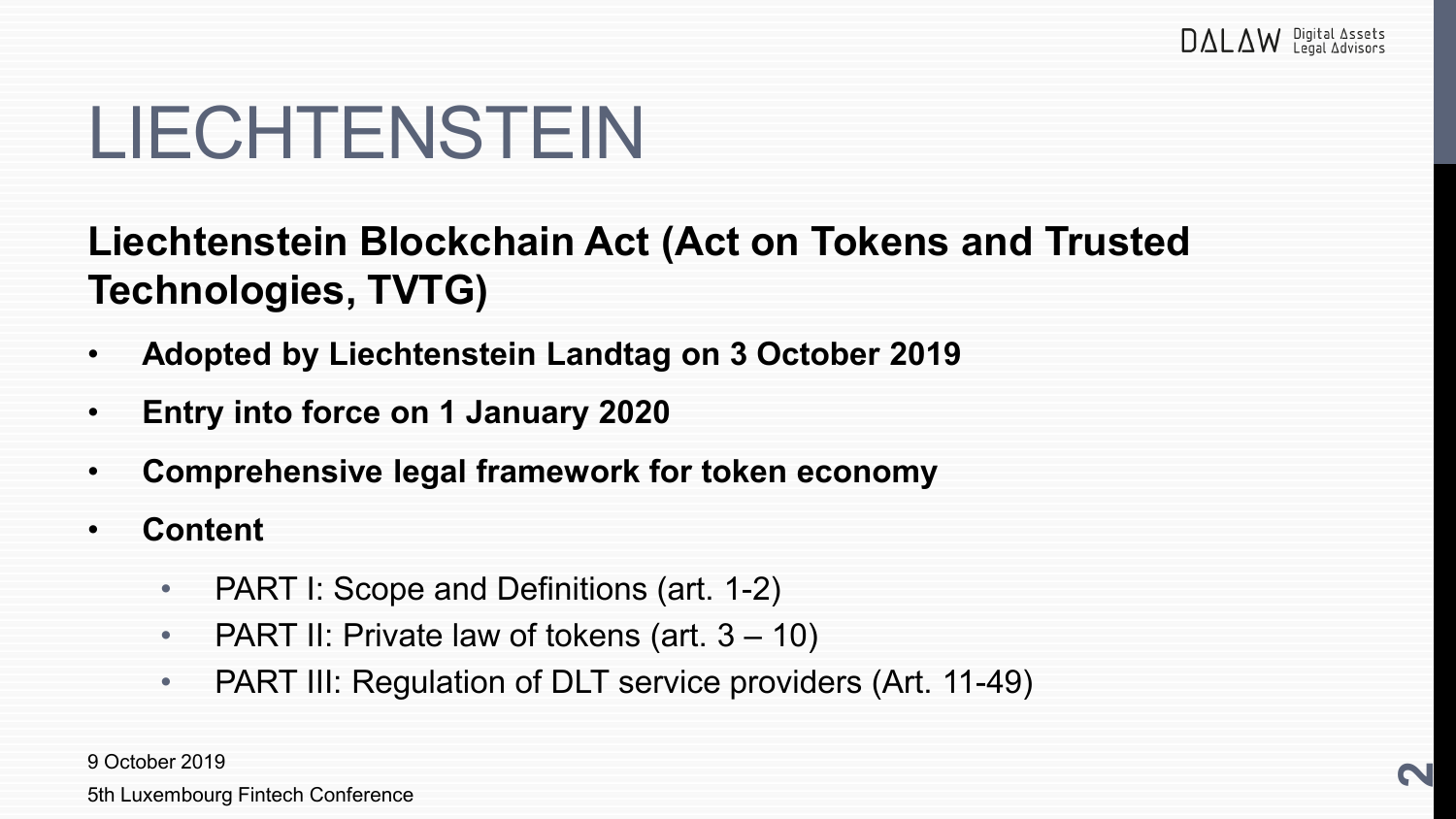#### • **Scope and Definitions (Art. 1-2)**

- "Trustworthy Technologies (TT)": technologies a) ensuring the integrity of Tokens, the unambiguous assignment of Tokens to a TT-identifier as well as the transfer of Tokens;"
- "TT systems": transaction systems enabling a secure b) transfer and custody of Tokens ... using Trustworthy Technologies."
- "Token": an information in a TT system which: c)
	- 1. may represent claims against or corporate rights in a person, rights in rem or other absolute or relative rights, and
	- 2. is assigned to one or several TT identifiers."



9 October 2019 5th Luxembourg Fintech Conference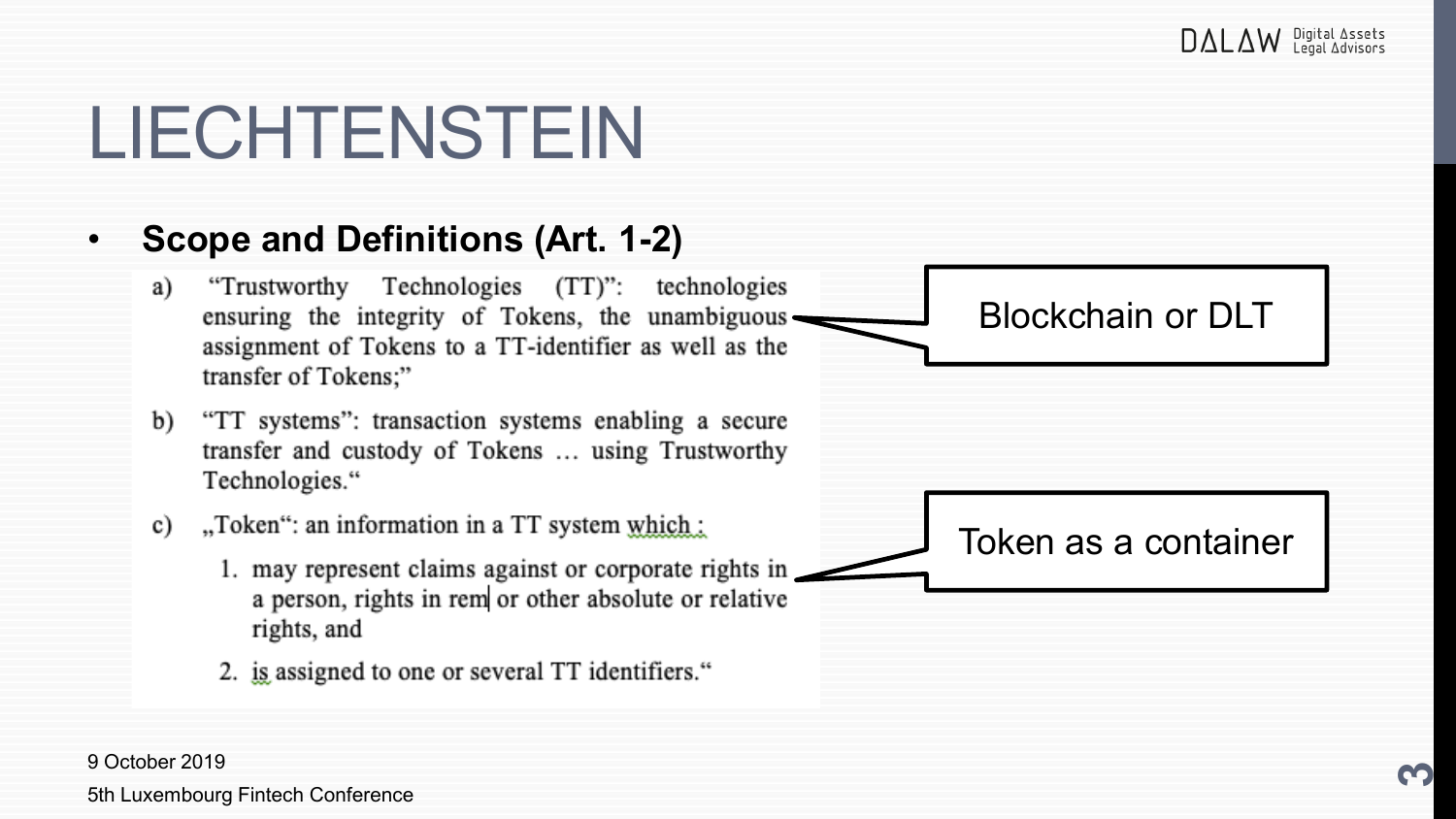#### • **Private Law of Tokens (Art. 3-10)**

- Scope/private international law (art. 3 and 4)
	- Issue of Tokens by Issuers in Liechtenstein or
	- Choice of Liechtenstein law by parties to an agreement relating to tokens
	- Token is deemed to be located in Liechtenstein if Liechtenstein law applies
- Possession and Ownership in relation to Tokens (art. 5)
	- Holder of private key has possession of the Token
	- The possessor of the Token is presumed to be its owner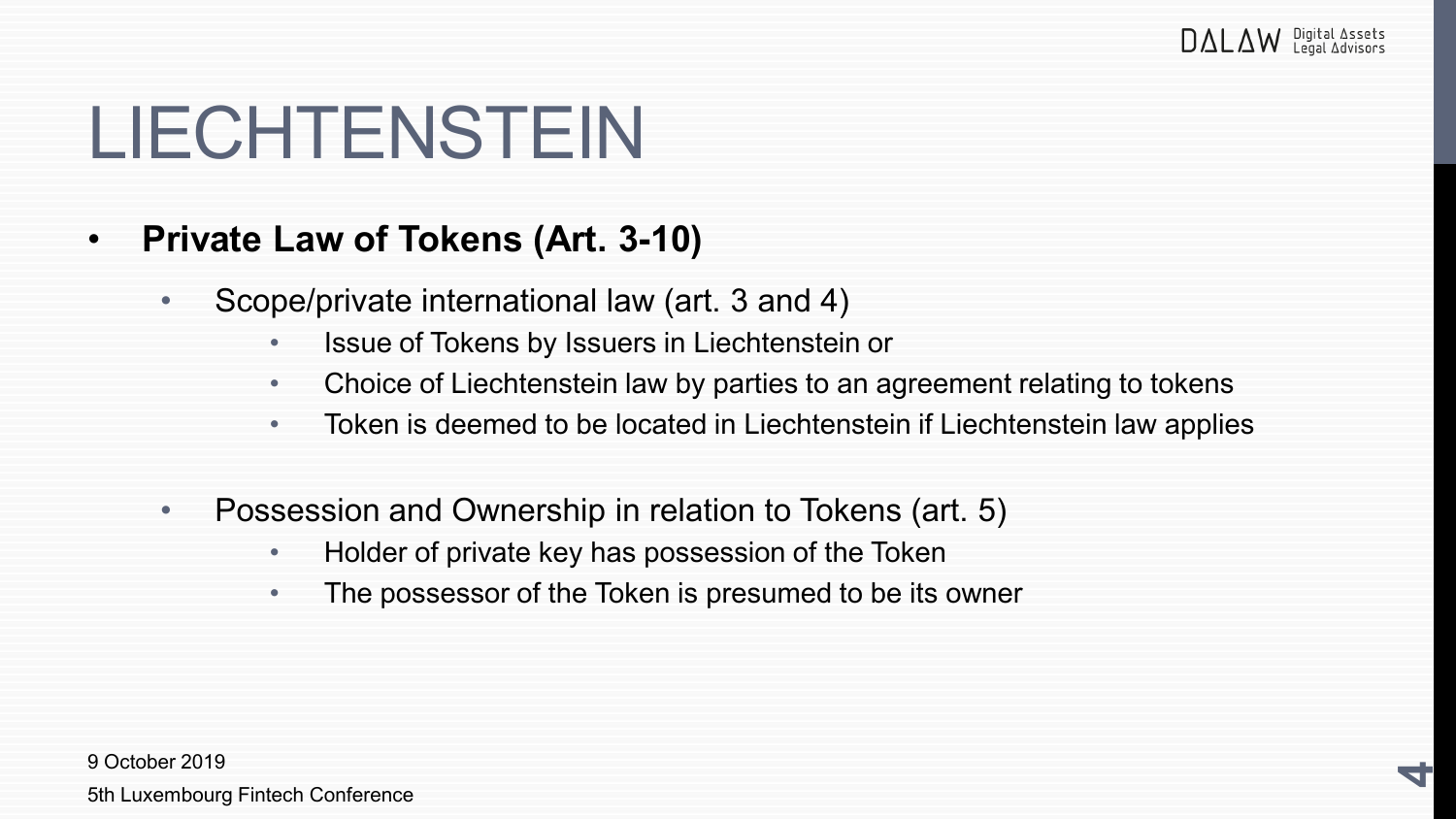"nemo plus"

"dinglicher Vertrag"/

Non possessory

security interests

abstraction principle

### **LIECHTENSTEIN**

#### • **Private Law of Tokens (Art. 3-10)**

• Disposition of Tokens (Art. 6)

2) The disposition of a Token requires:

- a) the completion of the transfer in accordance with the rules of the TT System; limited real rights may be created without a transfer provided it is recognizable for third parties and the time of the creation can be determined unambiguously;
- b) the transferor and the transferee want to transfer ownership of or create a limited real right in the Token; and
- c) the transferor has power to dispose of the Token.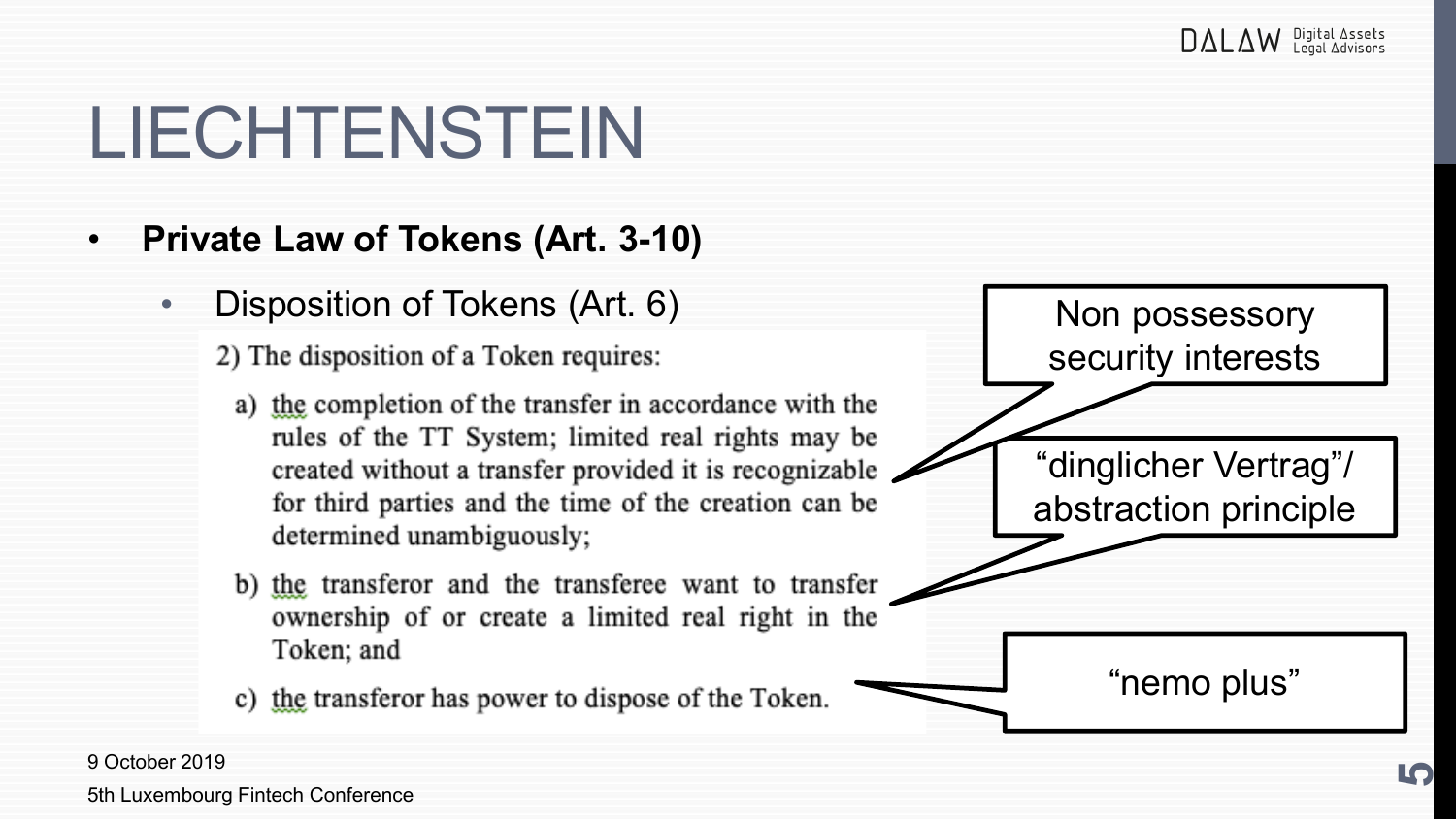#### • **Private Law of Tokens (Art. 3-10)**

• Effects of a Disposition (Art. 7)

1) The disposition of a Token effects the disposition of the right represented by the Token.

2) If the effects referred to in para. 1) do not occur by operation of law, the obligor shall take appropriate measures in order to ensure that:

- the disposition of the Token effects, directly or a) indirectly, the disposition of the right represented by the token; and
- b) to prevent competing dispositions in relation to the right represented by the Token.

Coordination of digital and real-world disposition

> e.g., by setting-up SPVs, appointing trustees, etc.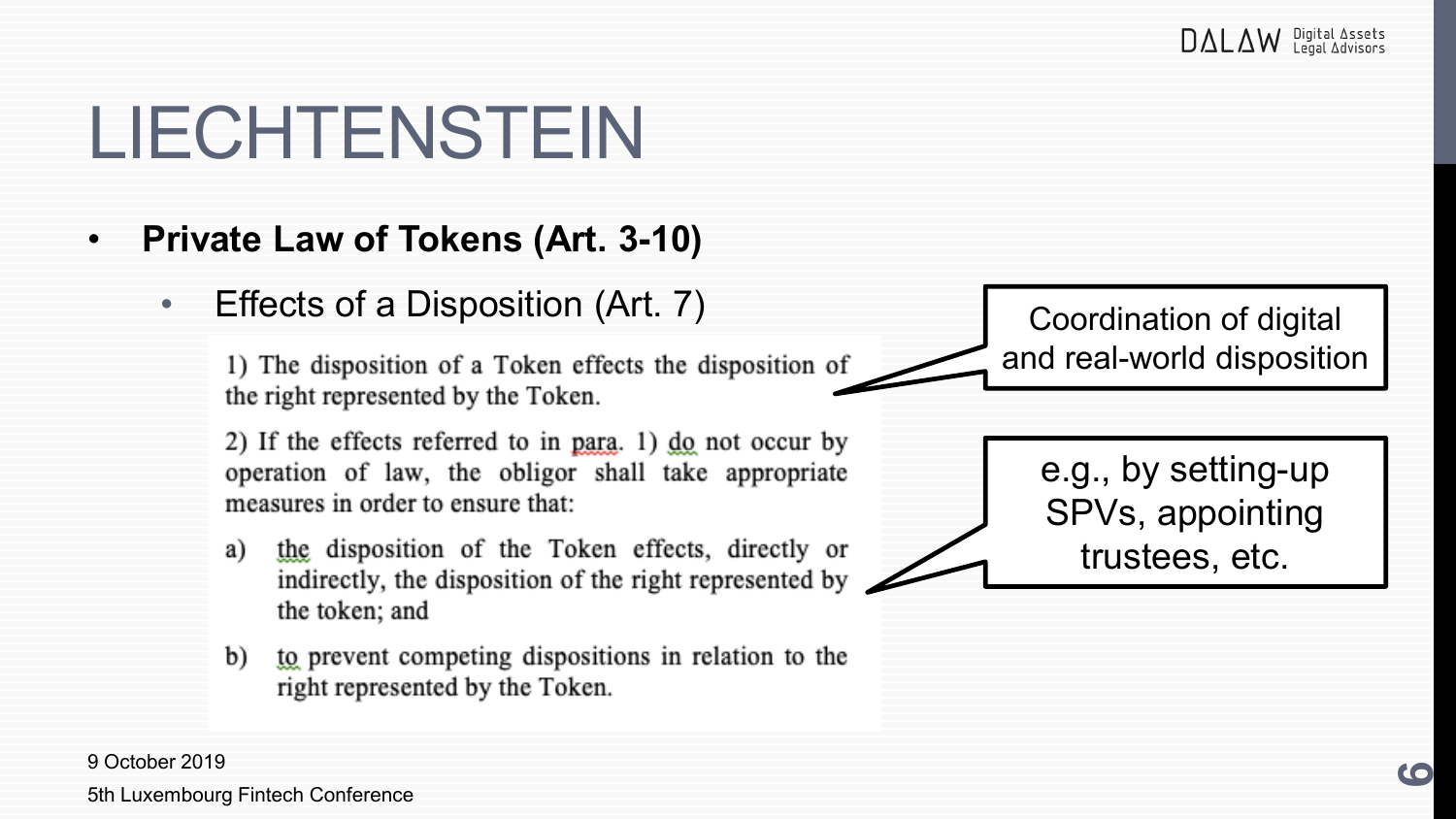#### • **Private Law of Tokens (Art. 3-10)**

• Legitimation and Liberation (Art. 8)

1) The person identified by the TT System as the owner of the Token is deemed to be the lawful holder of the right represented by the Token.

2) The obligor shall be discharged by paying the person identified by the TT System as the owner of the Token, unless he knew or ought to have known that this person was not the lawful holder of the right represented by the Token.

- Protection of innocent acquirer (Art. 9)
- Mortification of Tokens (Art. 10)



9 October 2019 5th Luxembourg Fintech Conference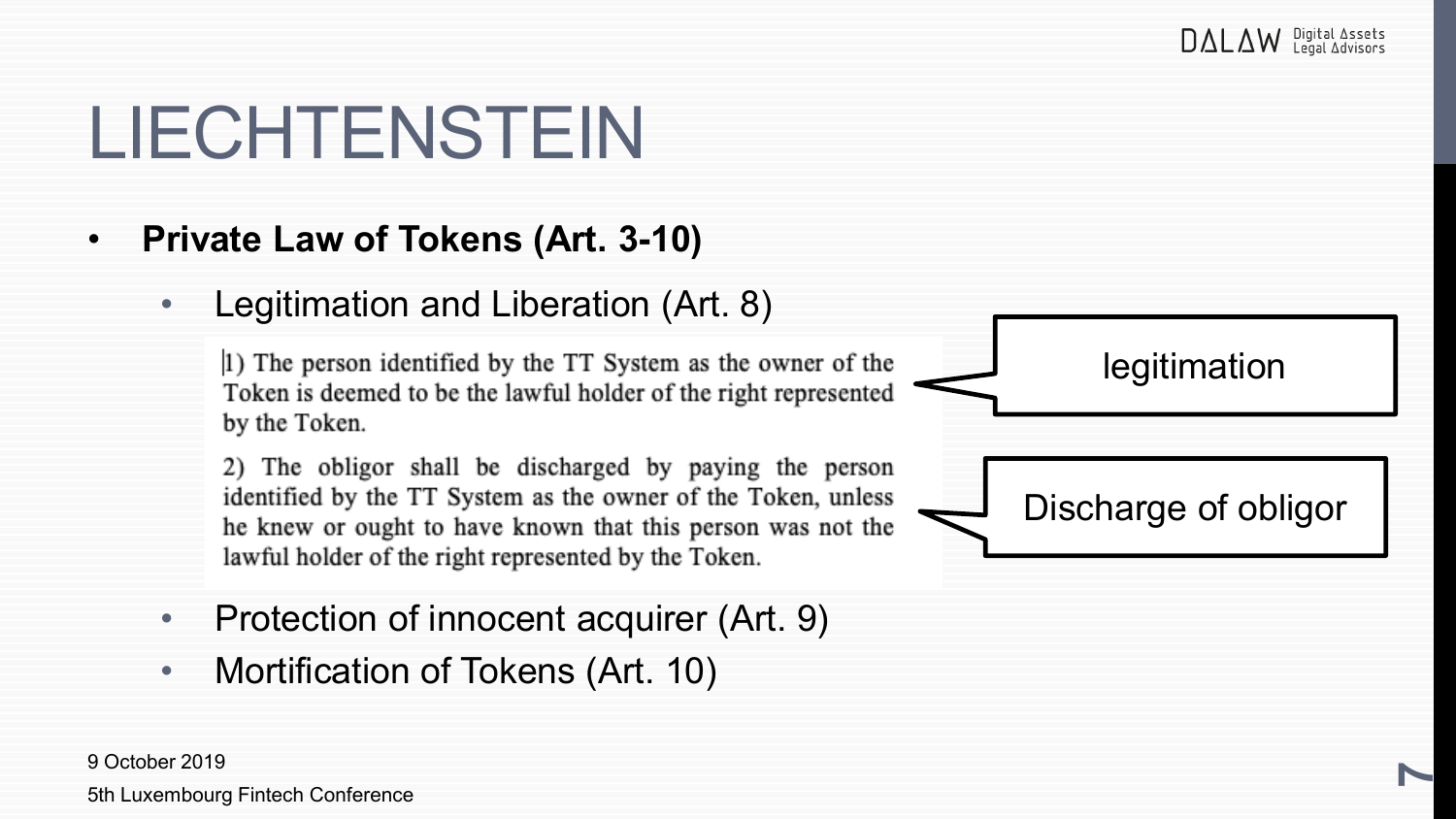- **Regulation of TT Service Providers (Art. 11-49)**
	- TT Service Providers (Art. 2(i))
		- Token Issuer
		- Token Producers
		- Wallet Providers
		- Token Custodians
		- Physical Validator
		- Token Exchanges
		- TT Auditor
		- **TT Price Information Provider**
		- TT Identity Provider

Definition of typical activities in blockchain ecosystems

9 October 2019 5th Luxembourg Fintech Conference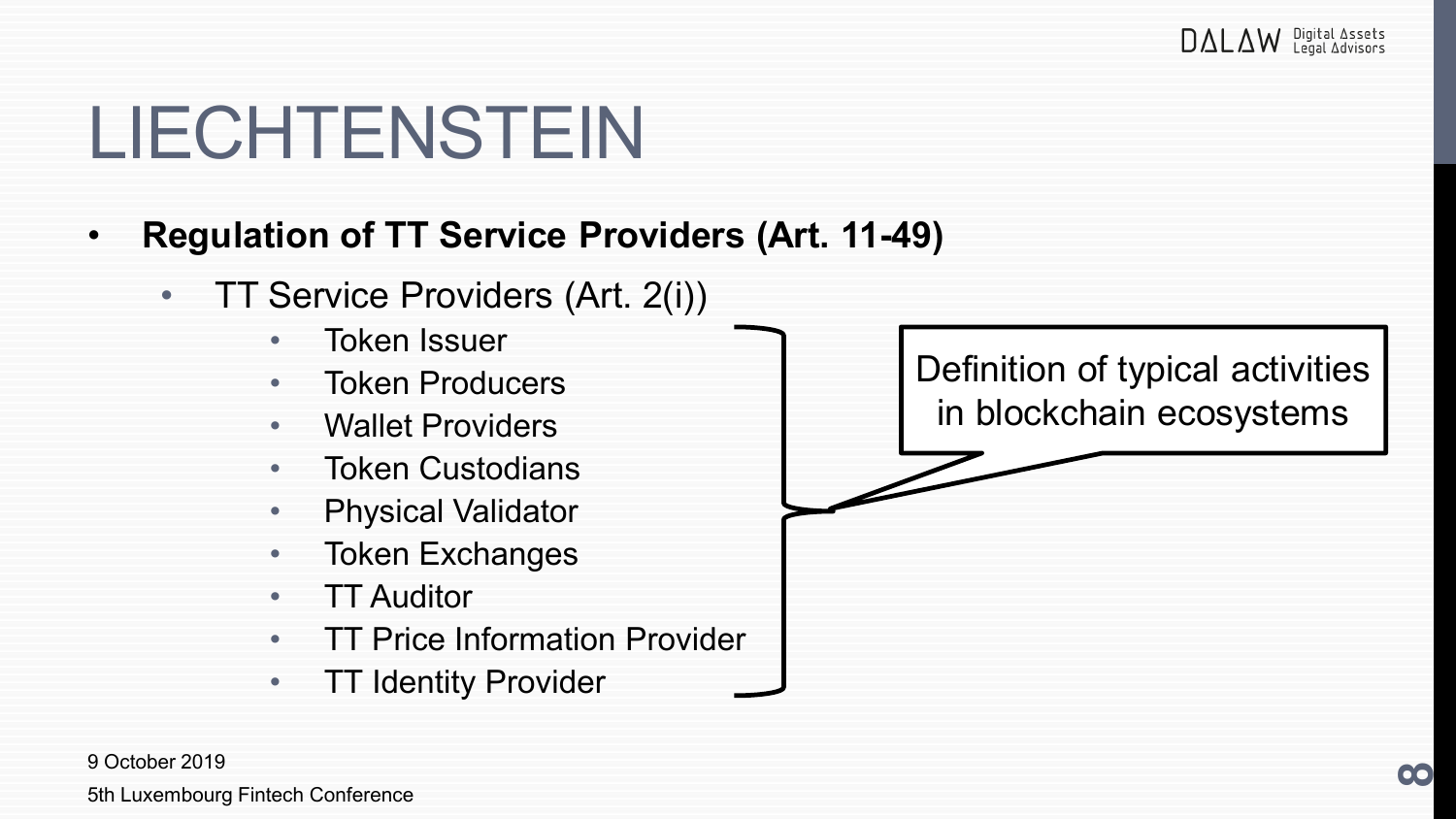- **Regulation of TT Service Providers (Art. 11-49)**
	- Registration with FL FMA
		- Conditions & requirements
			- Fit and proper
			- Minimum capital
			- Organisation
			- Risk management and internal controls
	- Subject to financial market (or other) regulation
	- Transparency: Minimum information for token issues (KIID) (if no prospectus must be published)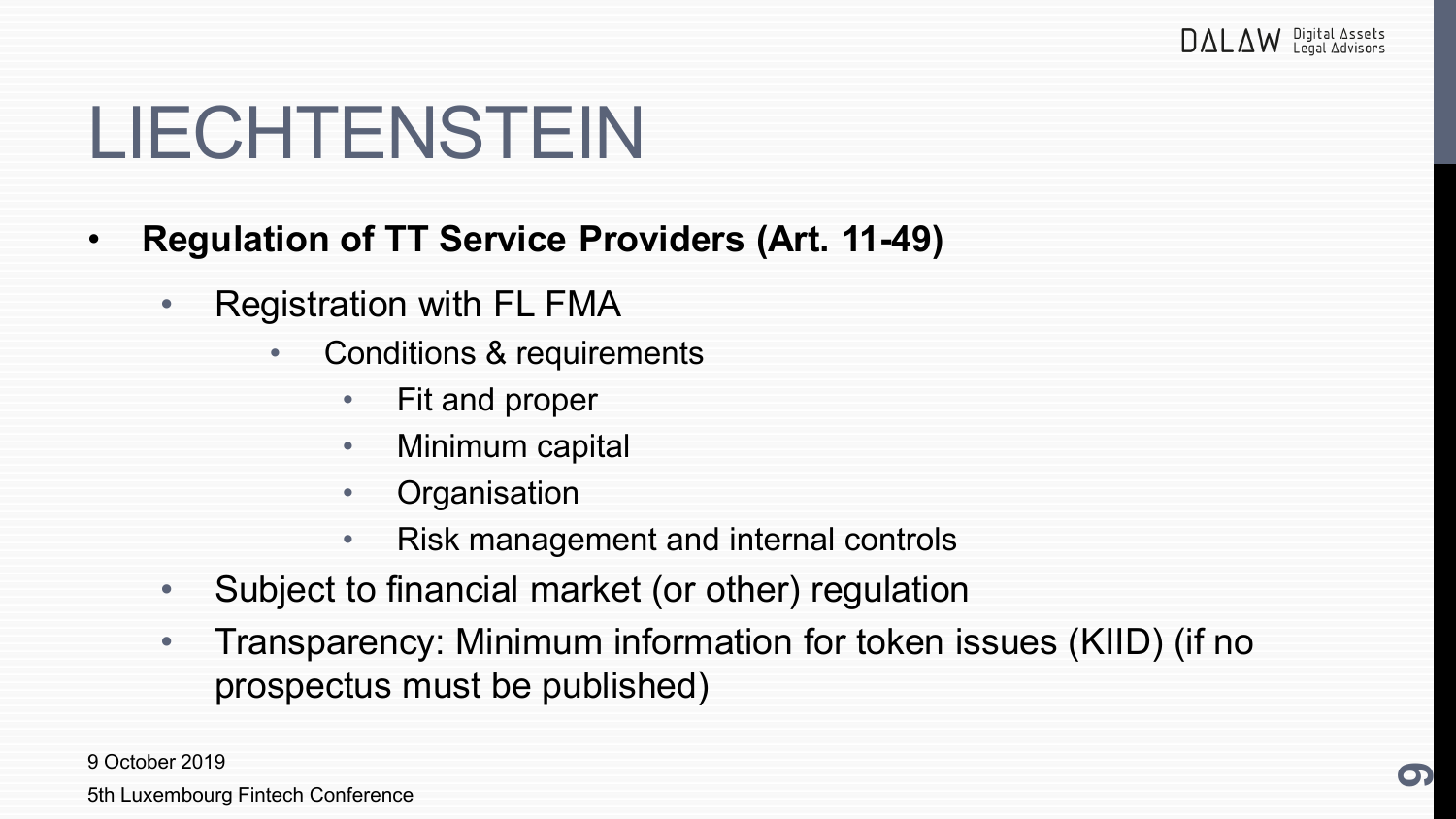#### SWITZERLAND

#### **Federal act on the adaption of federal law to developments in the technology of distributed electronic registers**

- Federal Council Report on legal foundations of DLT and Blockchain in Switzerland (with a focus on the financial sector) (December 2018)
- Preliminary draft submitted to public consultation in March 2019 (until July 2019)
- Draft will be submitted to the parliament before end of 2019
- No comprehensive legal framework for DLT- or Token economy, focus on removal of obstacles in existing legislation
- Entry into force not before the end of 2020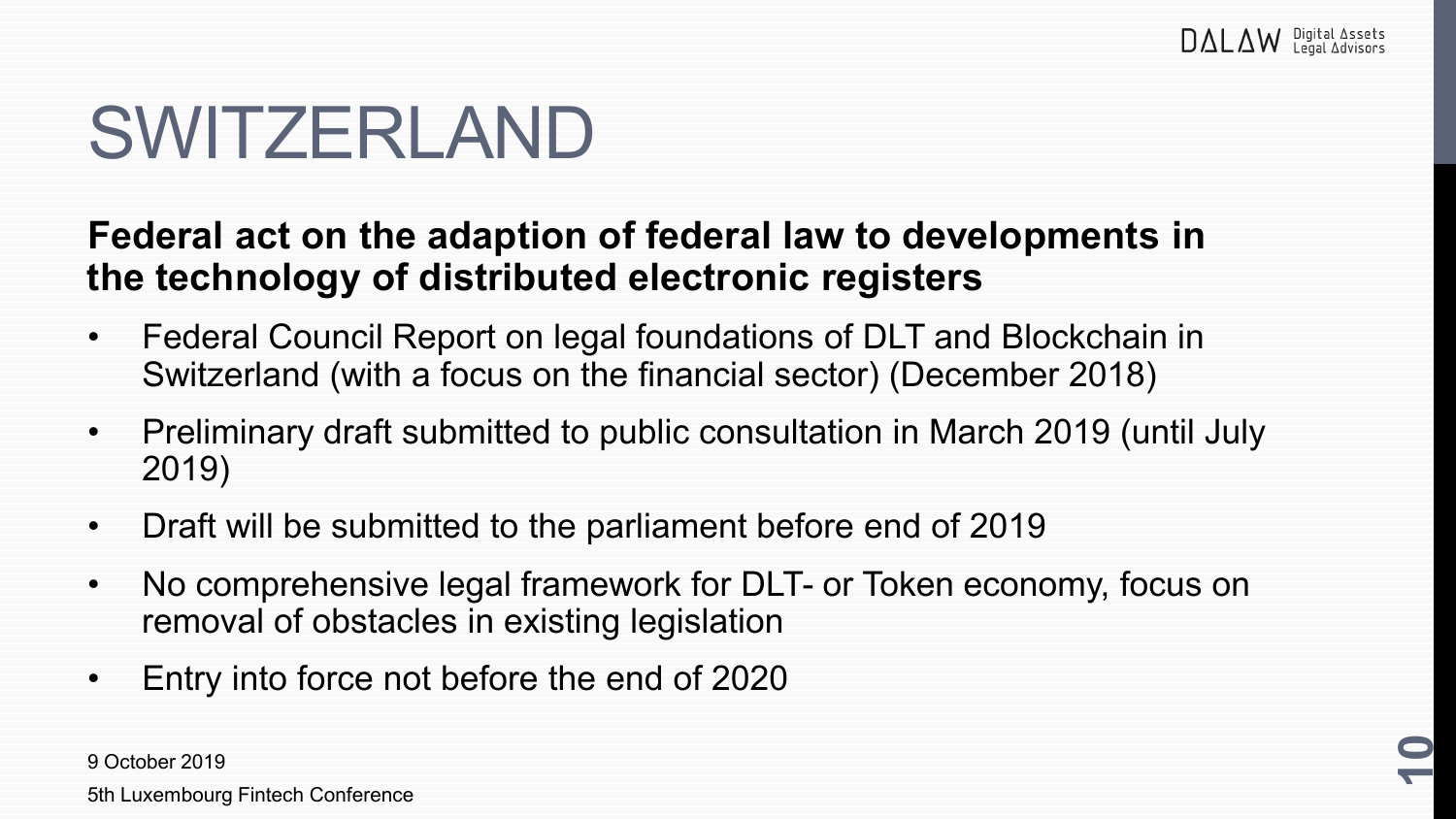**11**

### SWITZERLAND

#### **Content**

- **Private law** 
	- Framework for digital securities ("DLT-Wertrechte")
	- Integration in general securities law (book 5 of the Code of Obligations)
- **Insolvency law** 
	- segregation of cryptocurrencies and DLT Securities
- **Financial market regulation**
	- DLT trading systems

9 October 2019

5th Luxembourg Fintech Conference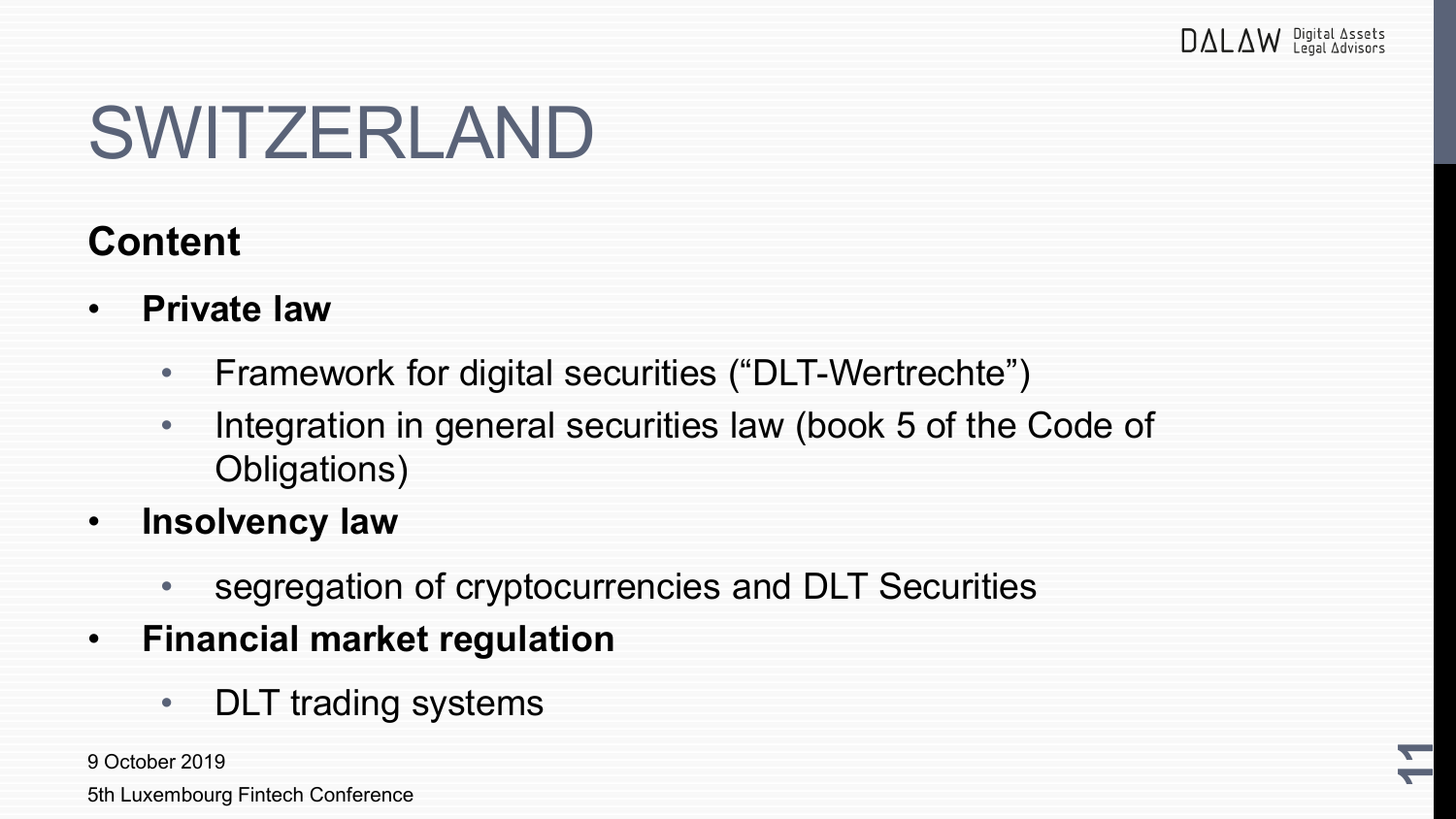### SWITZERLAND

**Digital Securities ("DLT-Wertrecht")**

- **Same functionalities as paper securities**
	- Transfer according to rules of DLT system
	- Legitimation and liberation
	- Good-faith acquisition
- **Minimum requirements for DLT systems**
- **Digital securities are not intermediated securities (Federal Intermediated Securities Act)**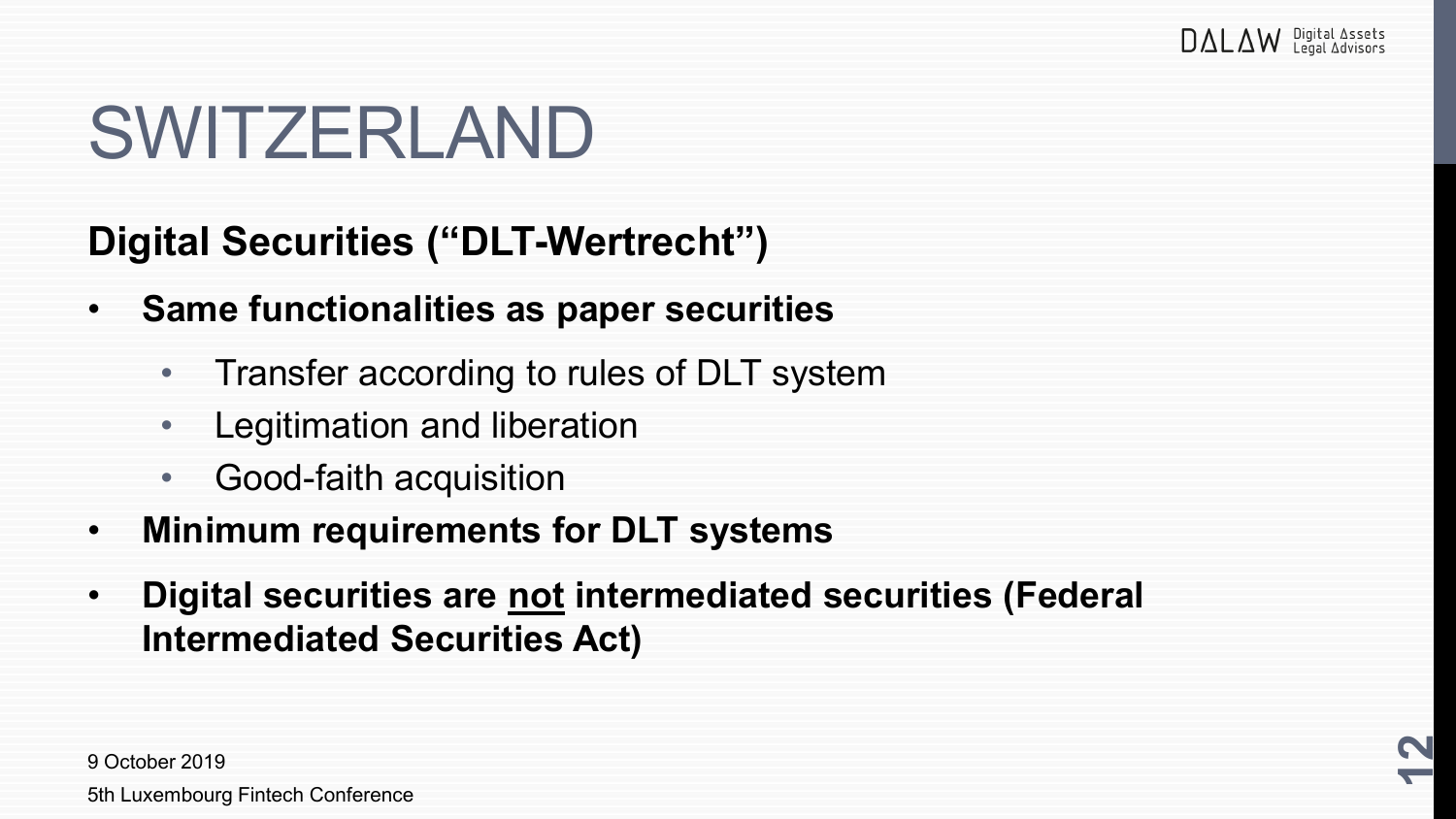#### CONCLUSIONS

- **Issuance, custody, transfer and trading of securities promising use cases for blockchain technology**
- **Robust legal framework necessary (but not sufficient) condition**
- **Use of traditional securities law concepts goes a long way to resolving legal issues in the DLT context**
- **Key issues**
	- Minimum requirements for DLT systems
	- Mortification
	- Interface with intermediated securities law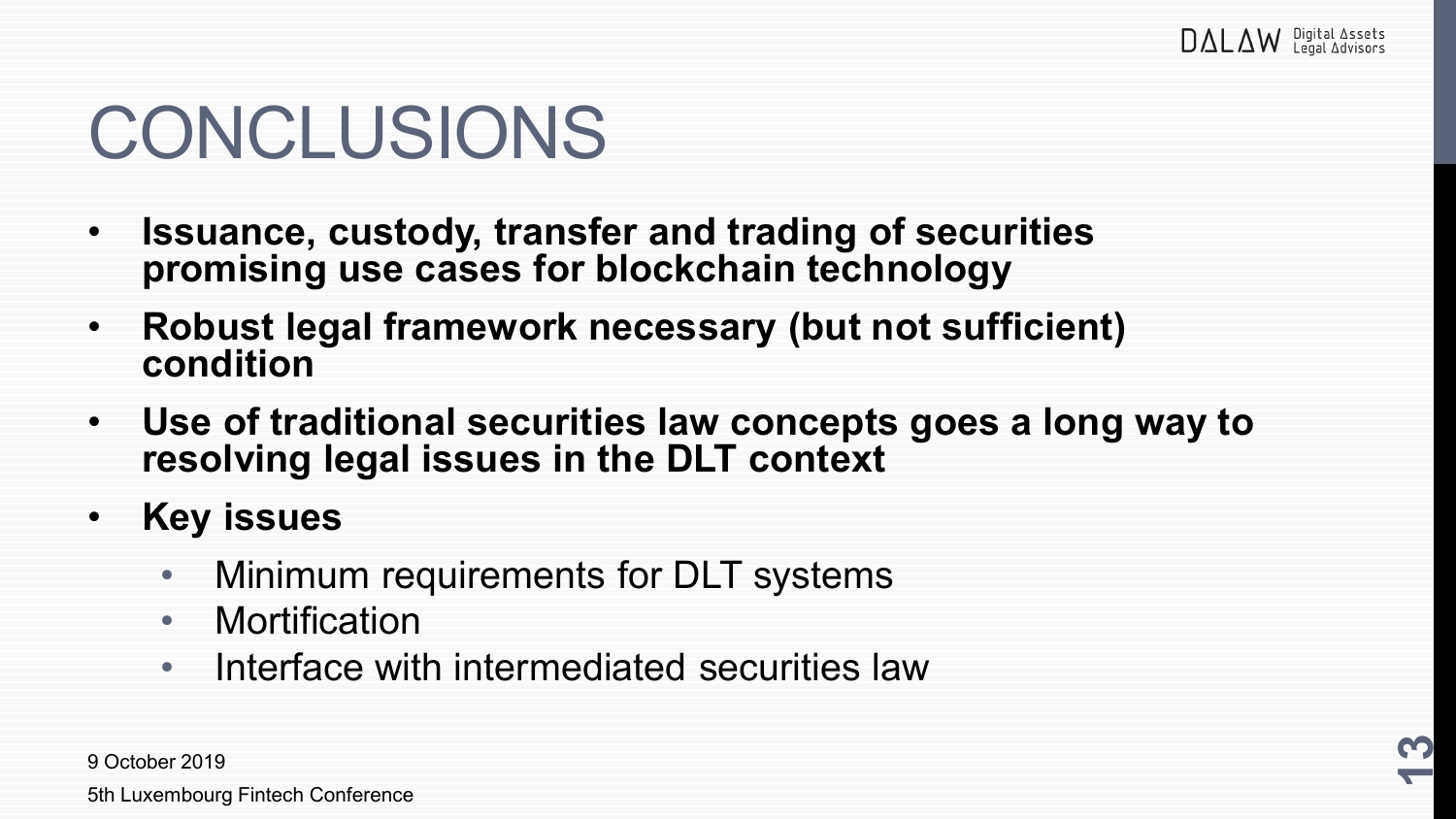**14**

### LEGISLATIVE MATERIALS

#### **Liechtenstein**

Vernehmlassungsbericht der Regierung betreffend die Schaffung eines Gesetzes über auf vertrauenswürdigen Technologien (VT) beruhende Transaktionssysteme (Blockchain-Gesetz; VT-Gesetz; VTG) (28. August 2018)

Bericht und Antrag (BuA) der Regierung an den Landtag des Fürstentums Liechtenstein betreffend die Schaffung eines Gesetzes über Token und VT-Dienstleister (Token- und VT-Dienstleister-Gesetz; TVTG), BuA 54/2019.

Stellungnahme der Regierung zu den anlässlich der ersten Lesung im Landtag aufgeworfenen Fragen, BuA 93/2019)

#### **Switzerland**

Schweiz. Bundesrat, Rechtliche Grundlagen für Distributed Ledger-Technologie und Blockchain in der Schweiz, Eine Auslegeordnung mit Fokus auf dem Finanzsektor Bern, 14.12.2018 (zit. Bundesrat, DLT-Bericht).

Eidg. Finanzdepartement, Vorentwurf eines Bundesgesetzes zur Anpassung des Bundesrechts an Entwicklungen der Technik verteilter elektronischer Register vom 22. März 2019.

Eidg. Finanzdepartement, Bundesgesetz zur Anpassung des Bundesrechts an Entwicklungen der Technik verteilter elektronischer Register, Erläuternder Bericht zur Vernehmlassungsvorlage (22.3.2019)

9 October 2019

5th Luxembourg Fintech Conference